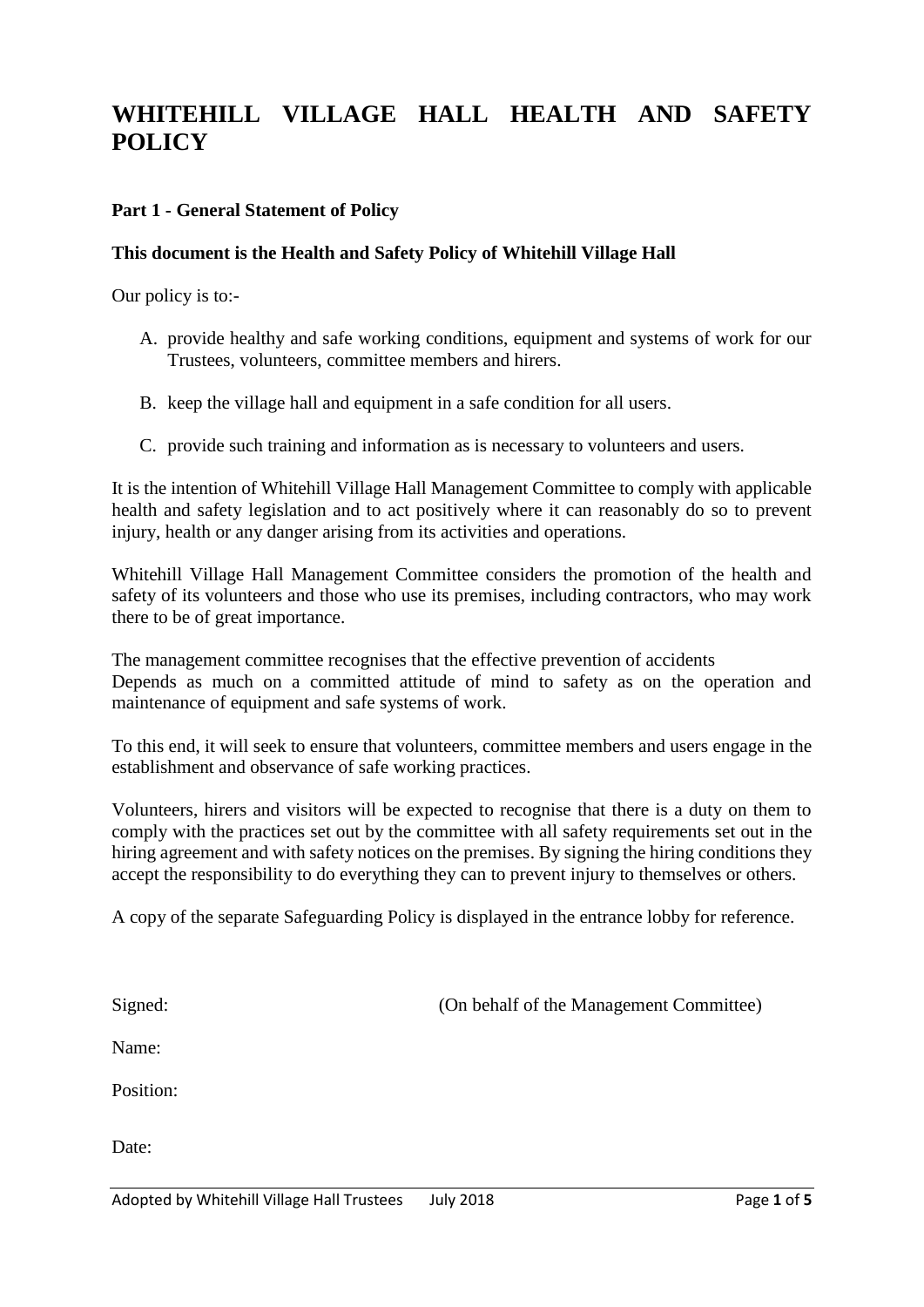## **Part 2: Organisation of Health and Safety.**

The Whitehill Village Hall Management Committee has overall responsibility for health and safety at Whitehill Village Hall.

The Trustees delegated by the management committee to have day to day responsibility for the implementation of this policy are:-

| Name:                          | Val Bywater                                             |  |
|--------------------------------|---------------------------------------------------------|--|
| Telephone Number: 01420 362123 |                                                         |  |
| Address                        | Little Fern, Firgrove Road, Whitehill, Bordon, GU35 9EB |  |
| Email                          | valbywater@outlook.com                                  |  |
|                                |                                                         |  |
| Name:                          | <b>Beryl Parsons</b>                                    |  |
| Telephone Number: 01420 475184 |                                                         |  |
| Address                        | 15 Woodside Crescent, Bordon, GU35 0EZ                  |  |
| Email                          | berylp@parsleys.co.uk                                   |  |

It is the duty of all volunteers, hirers and visitors to take care of themselves and others who may be affected by their activities and to co-operate with the Management Committee in keeping the premises safe and healthy including the grounds. Should anyone using the hall come across a fault, damage or other situation which might cause injury and cannot be rectified immediately they should inform the person above or the Bookings Clerk as soon as possible so that the problem can be dealt with.

Where equipment is damaged a clear notice of warning must be displayed indicating that it is not to be used.

The following persons have responsibility for specific items:

| Risk Assessment and Inspections:  Trustee and hall users  Paul Burgess |  |
|------------------------------------------------------------------------|--|
|                                                                        |  |
|                                                                        |  |
|                                                                        |  |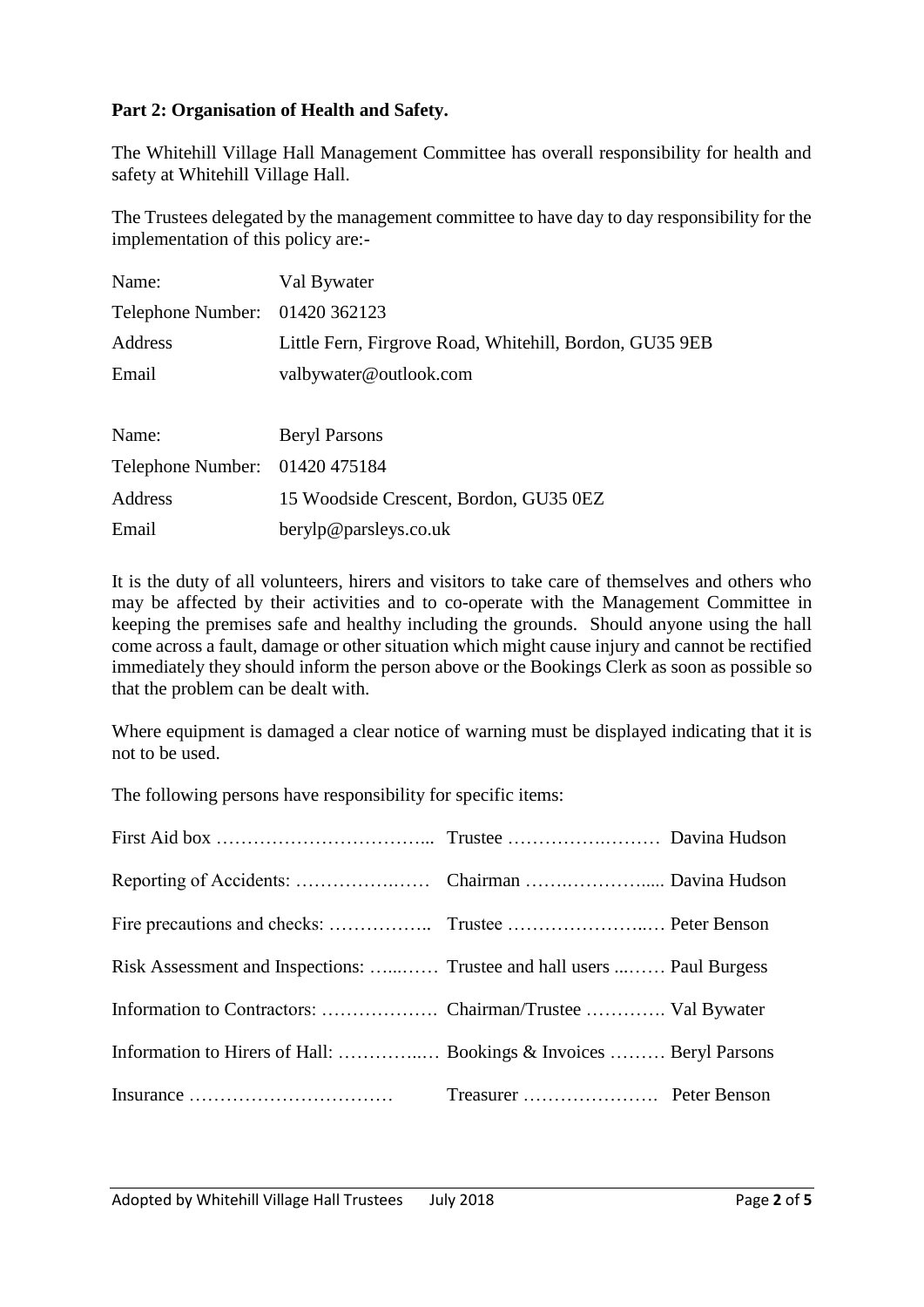## **Part 3: Arrangements and Procedures**

# **3.1 Licences**

Whitehill Village Hall is not covered by a premises licence. The sale of alcohol is only permitted through a Temporary Event Notice (TEN) from East Hants District Council.

Visit [licensing@easthants.gov.uk](mailto:licensing@easthants.gov.uk) to check the current legislation in force for amplified or unamplified, dance, drama etc. New legislation is in force from 6 April

## **3.2 Fire Precautions and Checks**

No telephone on the premises or nearby. Use a Mobile phone outside building.

Person with responsibility for testing fire alarms and keeping a log book is Peter Benson

Local Fire Brigade contact: Hampshire Fire and Rescue Service Headquarters, Leigh Road, Eastleigh, Hampshire. SO50 9SJ. Tel: 023 8064 4000

Company hired to maintain and service Fire Alarm systems twice a year is Excel, 10 Anstey Road, Alton, GU35 2RB. Tel 01420 549955. Email: pippa@excelfse.com Inspection recorded in Excel booklet in kitchen behind door

Company hired to maintain and service fire extinguishers annually is 3MG Fire Protection Unit 17, Rake Industries, Canhouse Lane, Petersfield, GU31 5DU. Tel: 08081 787 542 Email[: info@3mg-fire.co.uk](mailto:info@3mg-fire.co.uk)

Location of service record folder: ………………………………................... in kitchen rack

## **Checking of Equipment, Fittings and Services**

**Weekly**: Door mats and stops, clocks, toilets, water heaters, boiler, stage, accident book, fridges, outside lights, emergency lighting, fire doors, all lights, dishwasher, water boiler, fire alarm

**Monthly:** First Aid Box, ladders and steps, locks and sockets

**Half Yearly:** Diffusers, window cleaning, outside gutters, fire alarm systems

Yearly: Fire extinguishers and blankets, electrical certificates, gas boiler

**Every 3 years:** Full electrical safety check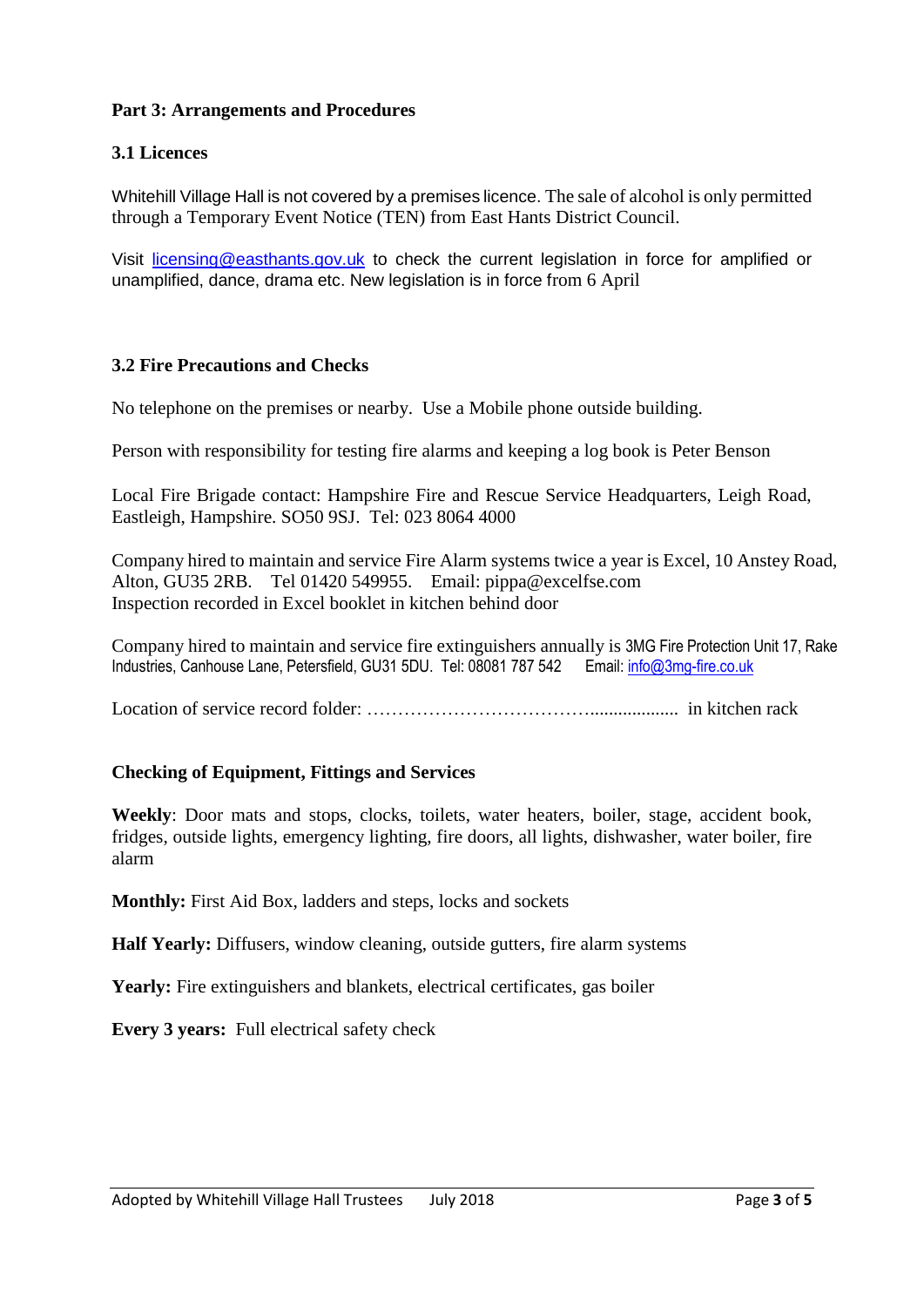## **3.3 Procedure in case of accident**

The location of the nearest hospital Accident and Emergency/Casualty department is:- Haslemere Minor Injuries Unit - Mon-Fr 9.00 to 5.00 (nurse led), Haslemere Hospital, Church Lane, Haslemere GU27 2BJ Tel 01483 782 334 .. or Petersfield Minor Injuries Unit- Mon-Fri 8.00 to 6.00 pm Petersfield Hospital, Swan St, Petersfield, Hampshire, GU32 3LB Tel 01730 263221 or Major Accident or Out of hours – Dial 999 or Accident and Emergency Department at Royal Surrey County Hospital Guildford with access via A3 - open 24 hours every day of the year.

The location and telephone number for the nearest doctor's surgery is:- Forest **Surgery** 60 Forest Road **Bordon** Hants GU35 0BP. Tel 01420 477111. Chase Pharmacy 01420 477714

The First Aid Box is located in the kitchen. The Accident book is kept in the kitchen rack. These must be completed whenever an accident occurs.

Any accident must be reported to the Chairman of the Management Committee.

The person responsible for completing RIDDOR forms and reporting accidents in accordance with the Reporting of Injuries, Diseases and Dangerous Occurrences Regulations 1995 is the Chairman.

## **3.4 Safety Rules**

All hirers will be expected to read the whole of the hiring agreement and must sign the hiring form as evidence that they agree to the hiring conditions.

The hiring agreement states that all statutory or local regulations and rules for public safety must be strictly observed by hirers and fire and safety equipment must not be misused or removed from its designated location.

Fire and other exits must not be obstructed. Illuminated fire exit signs must be on for all public entertainment.

Particular Health and Safety instructions apply to entertainment and community events, where larger numbers may attend.

A complete Risk Assessment is carried out by members of the Management Committee every year in July and any risks reported at their next meeting.